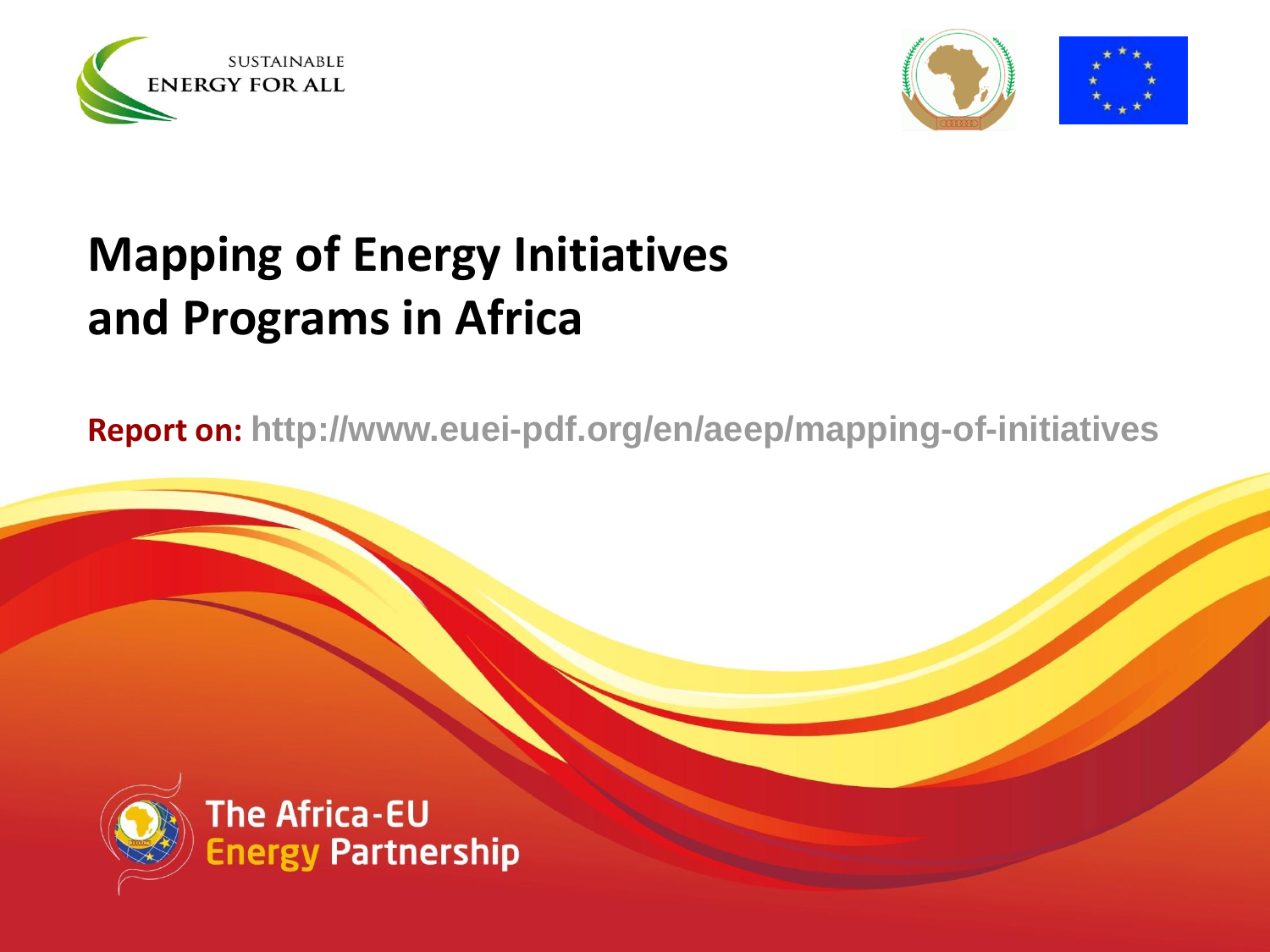



# **Outline**

- **Introduction to AEEP**
- **Background**
- **Summary**
- **-** Methodology
- **Results**
- **Consequences for African Energy Statistics**
- **Suggested Way Forward**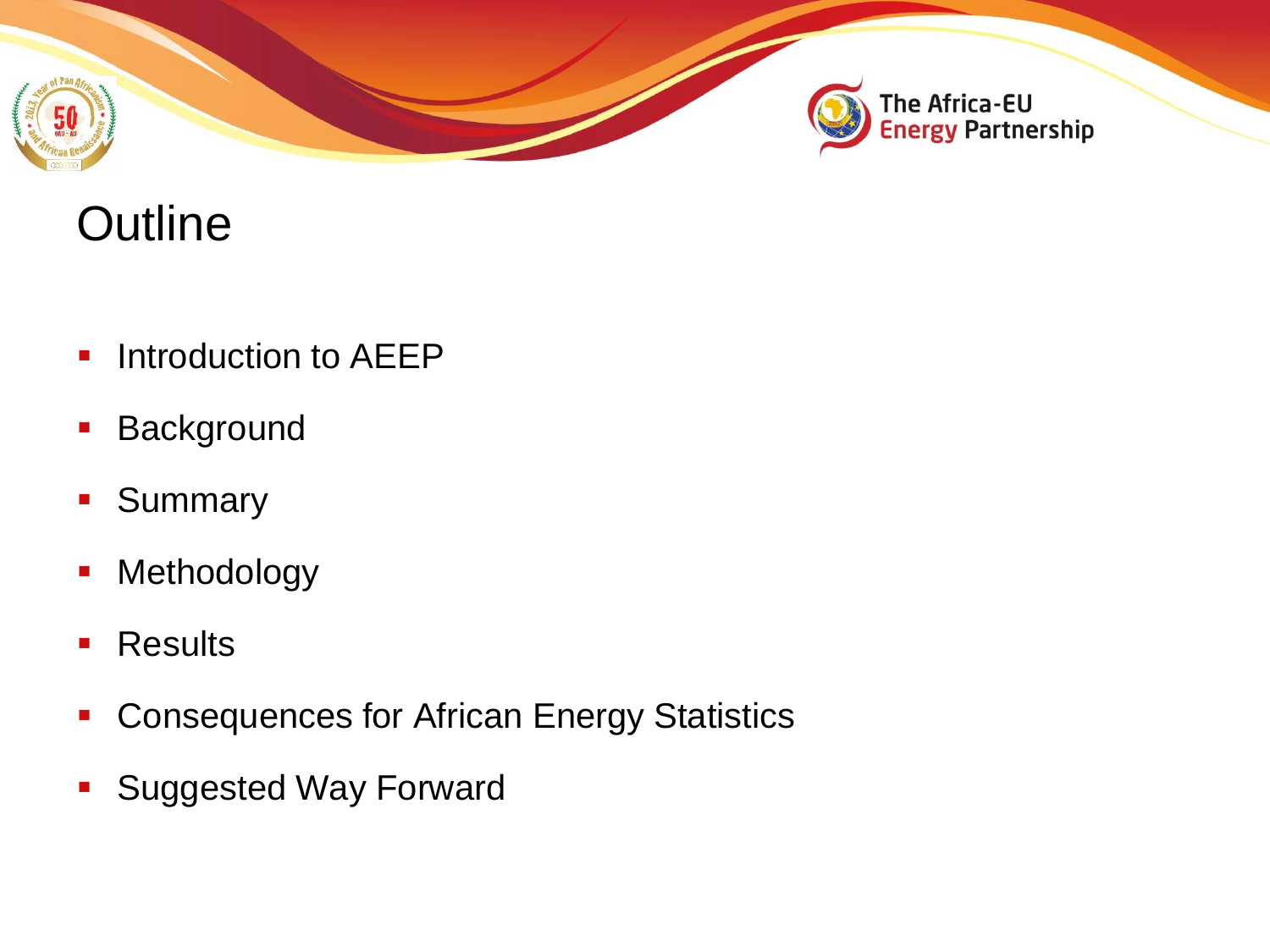

# Africa EU Energy Partnership

*The AEEP is a long-term framework for strategic dialogue on energy issues between Africa and the EU*

- Established in 2007, under JAES strategy
- Political framework for strategic energy dialogue
	- High Level Meetings
	- Stakeholder Dialogue
	- Thematic Workstreams
	- Monitoring Progress of the AEEP 2020 targets

**Federal Ministry** for Economic Cooperation

and Development

Steering Group includes EC, AUC, COMESA, Egypt, Germany and Italy



Ministero degli Affari Esteri

e della Cooperazione Internazionale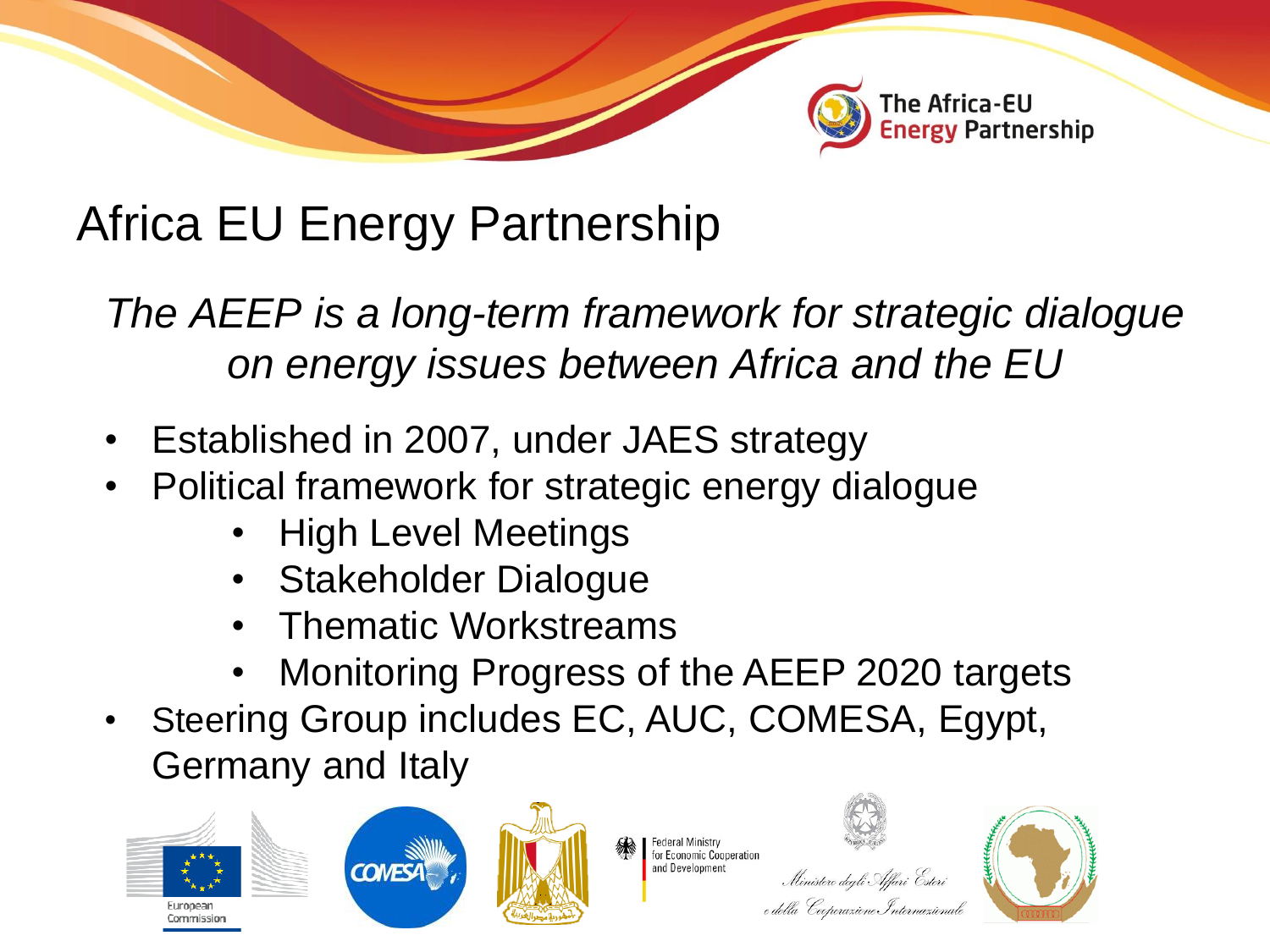



### **Background**

- Investments in energy sector are recently being prioritized catalysing multiple new international initiatives and donor programs
- Has led to an increased need for coordination and understanding of "who is doing what?"
- AEEP was requested by partners to initiate mapping as a key input to the AUC's panafrican coordination framework
- **Objective: present information about donor initiatives promoting energy in Africa in a systematic approach, allowing for better coordination and results**

**African Energy Leaders Group AREF CTF SREP Africa Power Vision Africa Electrification Initiative Africa Clean Energy Corridor Initiative** PIDA ITF SE4AII AEEP ElectriFi TAF **AECF** Africa Renewable Energy Initiative **ASEF** Energy Africa EUEI PD **EREF** Mediterranean Solar Plan **ACP-EU Energy Facility EAV GEEREF GVEP Power Africa** RECP GRM ACCES NEPAD-IPPF BEIA RTAP ESMAP **GET FIT GACC** SEFA ADFD **GMG Africa EnDev**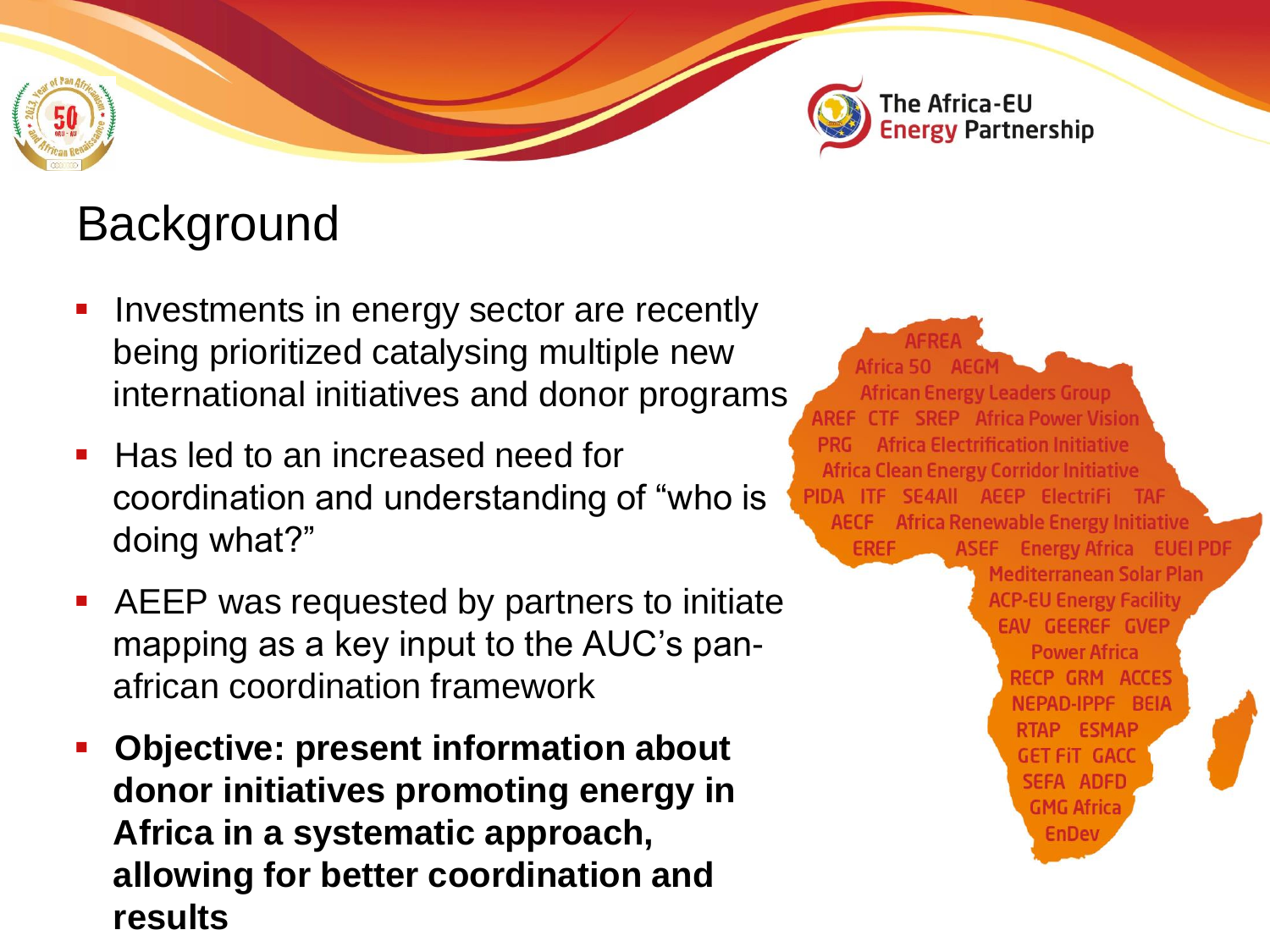

# **Summary**

- **"Lifting the fog" from the sector to reveal overlaps, potential synergies and gaps**
- Key input to coordination efforts
- Exercise undertaken through a phased consultative approach:
	- **Phase 1:** initial overview of key initiatives and programs, compiled based on publicly available information; **draft report presented at SAIREC** in October 2015;
	- **Phase 2:** the information contained in the Phase 1 report was **verified and validated for presentation during COP 21** in Paris;
	- **Phase 3:** the mapping exercise was **finalized with an enhanced level of detail** by way of additional input from stakeholders.
- The follow-up to mapping is one of the central tasks of the planned Pan-African coordination platform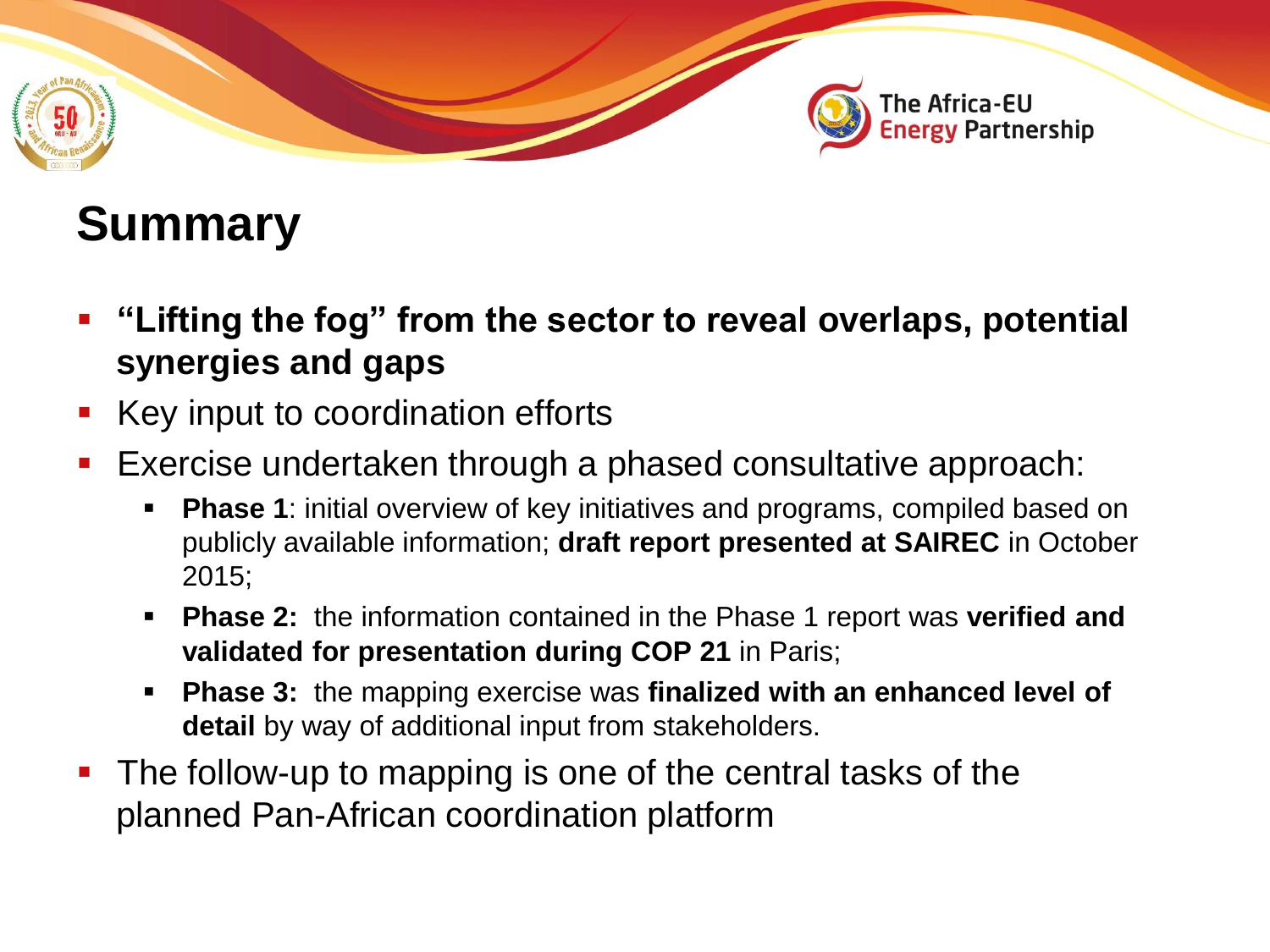

# **Methodology I: Boundaries and Categorization**

#### **-** Includes high-ambition international initiatives:

- expected beneficiaries measure in 100.000's
- Confirmed funding is significant (at least 5m EUR for TA-only initiatives; at least 20m EUR for financing instruments)
- Sound cateogrization allowed for analysis and led to informed coordination and future planning
	- **Geographical scope**
	- **Type of intervention**
	- **African counterparts and** partners
	- **Level of donor involvement**
- Financing instruments
- Technical assistance instruments
- Energy sub-sector coverage
- Energy source
- Phase 2 included a thorough validation exercise involving key organizations, reaffirming the need to the exercise, and validating methodology as well as information contained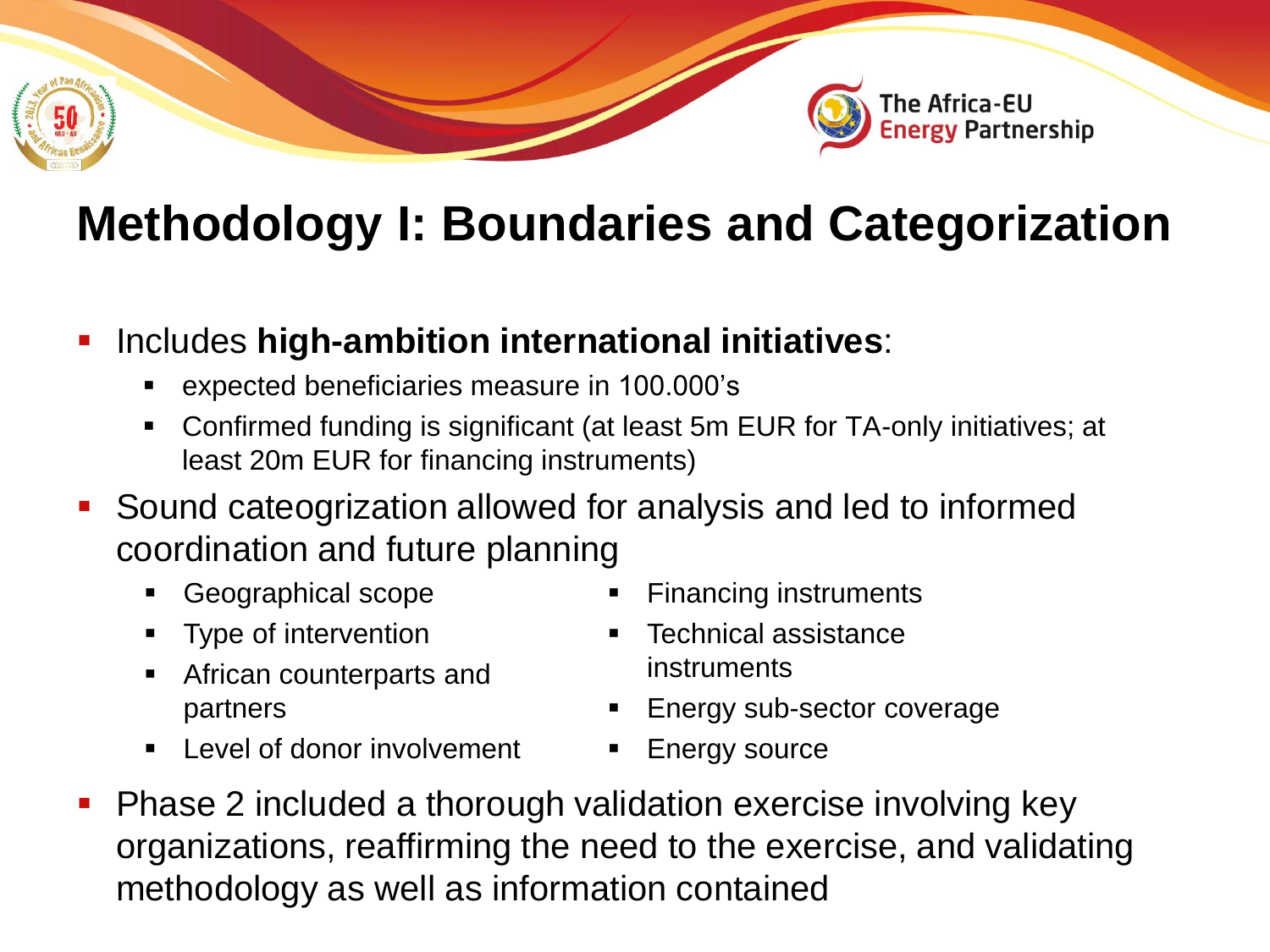



# Selection and Grouping of Initiatives and Programs = 58 as of 12/2015 <http://euei-pdf.org/thematic-study/mapping-of-iniatives>.

| <b>High-level</b><br>initiatives<br>("Upstream")                  | Africa Clean Energy Corridor Initiative<br>Africa Power Vision<br>2.<br>Africa Renewable Energy Initiative (AREI)<br>3.<br>Africa-EU Energy Partnership (AEEP)<br>Mediterranean Solar Plan<br>5.<br>Program for Infrastructure Development in Africa (PIDA)<br>6.<br>Sustainable Energy for All (SE4All)                                                                                                                                                                                                                                                                                                                                      |                                                                                                                                                                                                                                                                                                                                                                                                                                                                                                                                                                                                                                                                                                                                                                |
|-------------------------------------------------------------------|-----------------------------------------------------------------------------------------------------------------------------------------------------------------------------------------------------------------------------------------------------------------------------------------------------------------------------------------------------------------------------------------------------------------------------------------------------------------------------------------------------------------------------------------------------------------------------------------------------------------------------------------------|----------------------------------------------------------------------------------------------------------------------------------------------------------------------------------------------------------------------------------------------------------------------------------------------------------------------------------------------------------------------------------------------------------------------------------------------------------------------------------------------------------------------------------------------------------------------------------------------------------------------------------------------------------------------------------------------------------------------------------------------------------------|
| Program /<br><b>Funding</b><br><b>Mechanism</b><br>("Downstream") | 1. ACP-EU Energy Facility<br>Africa 50<br>2.<br>Africa Electrification Initiative (AEI)<br>3.<br>Africa Energy Guarantee Mechanism (AEGM)<br>4.<br>Africa Enterprise Challenge Fund (AECF)<br>5.<br>Africa Renewable Energy Access Program (AFREA<br>6.<br>  8   <br>Africa Renewable Energy Fund (AREF)<br>7.<br>Africa Sustainable Energy Facility (ASEF)<br>8.<br>Africa-EU Renewable Energy Cooperation Program<br>9.<br>(RECP)<br>10. African Development Bank Partial Risk Guarantee<br>(PRG)<br>11. Clean Technology Fund (CTF)<br>12. ElectriFi<br>13. Energising Development (EnDev)<br>14. Energy Sector Management Program (ESMAP) | 15. EREF ECOWAS Renewable Energy Facility<br>16. EU Energy Partnership Dialogue Facility (EUEI PDF)<br>17. EU-Africa Infrastructure Trust Fund (ITF)<br>18. European Union's Technical Assistance Facility<br>(TAF)<br>19. Geothermal Risk Mitigation Facility (GRM)<br>20. GET FiT Uganda<br>21. Global Alliance for Clean Cookstoves (GACC)<br>22. Global Energy Efficiency and Renewable Energy<br>Fund (GEEREF)<br>23. Global Village Energy Partnership (GVEP)<br>24. Lighting Africa<br>25. Power Africa<br>26. Regional Technical Assistance Program (RTAP)<br>27. Strategic Climate Fund Scaling Up Renewable<br>Energy Program (SREP)<br>28. Sustainable Energy Fund for Africa (SEFA)<br>29. World Bank Guarantee Program<br>Plus plus plus up to 58 |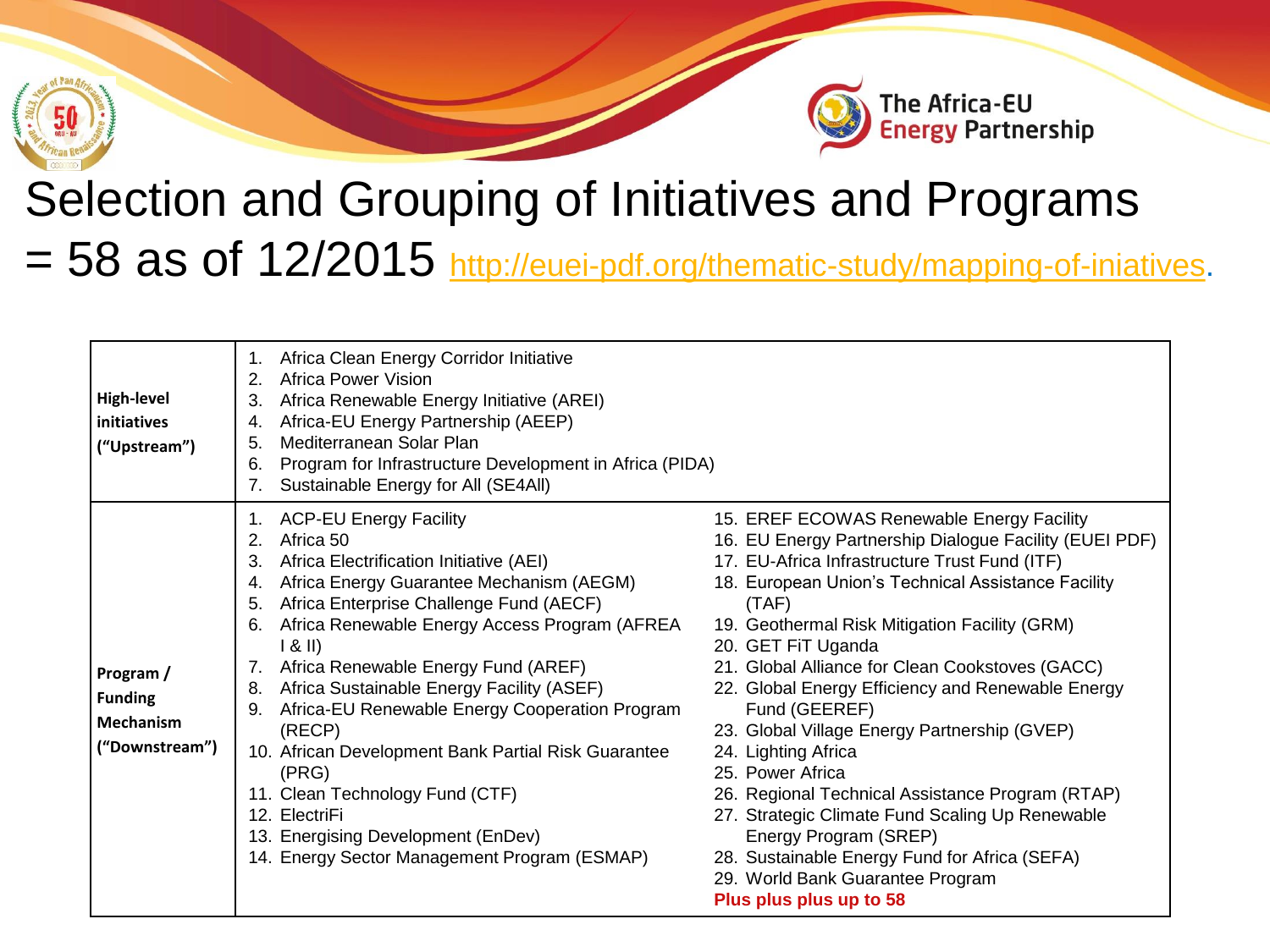

# **Key Results**

- ODA figures show substantial overall increase in the past 10 years in sustainable energy in Africa
- **Recent years have witnessed the emergency of energy access** and private sector oriented programs
- Key gap remains lacking support for early-stage project development
- Geographical focus remains on central and sub-saharan Africa
	- Both in terms of programs and ODA flows
	- Concentration in relatively small number of countries in particular in Eastern and Western Africa
- Significant number of new initiatives in the pipeline; need for coordination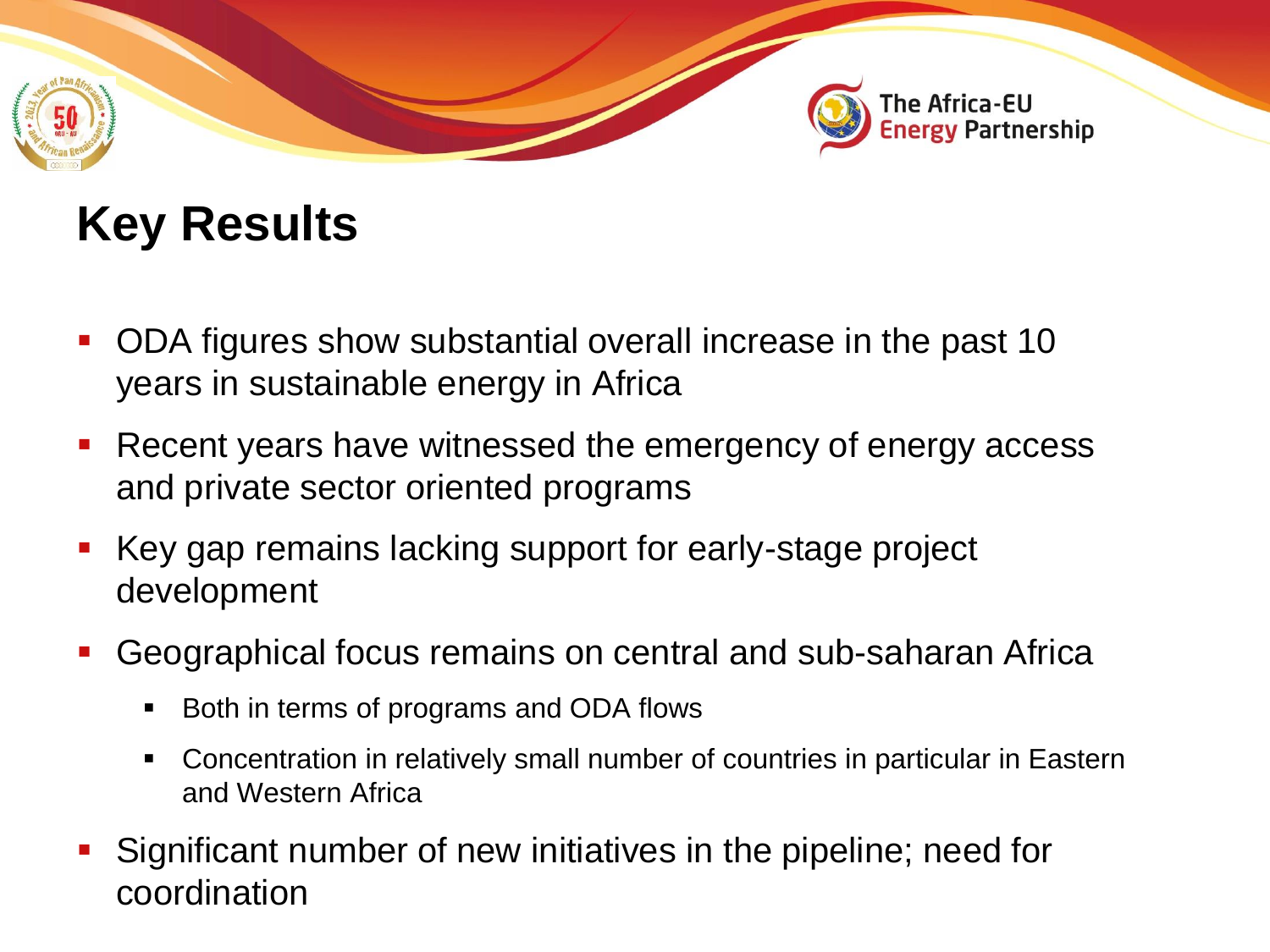

### **Geographic distribution of ODA**

- **Focus on several North and East African countries**
- **Central Africa receives least energy ODA**



IIGA DY TEGION, 2009–2013 (III<br>Ilian HSD)

**million USD)**

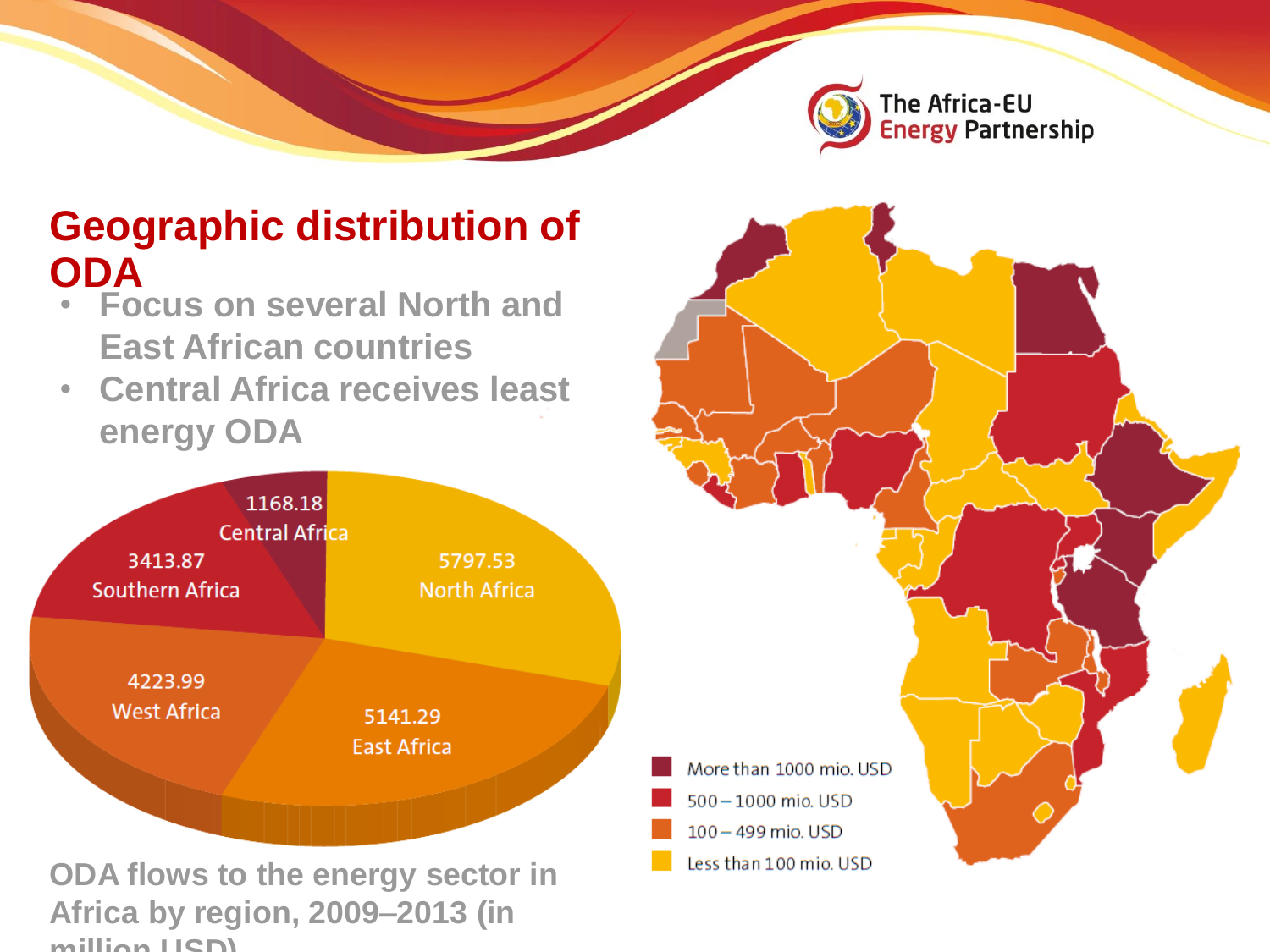

### **High level of private sector involvement versus relatively low level of civil society participation**

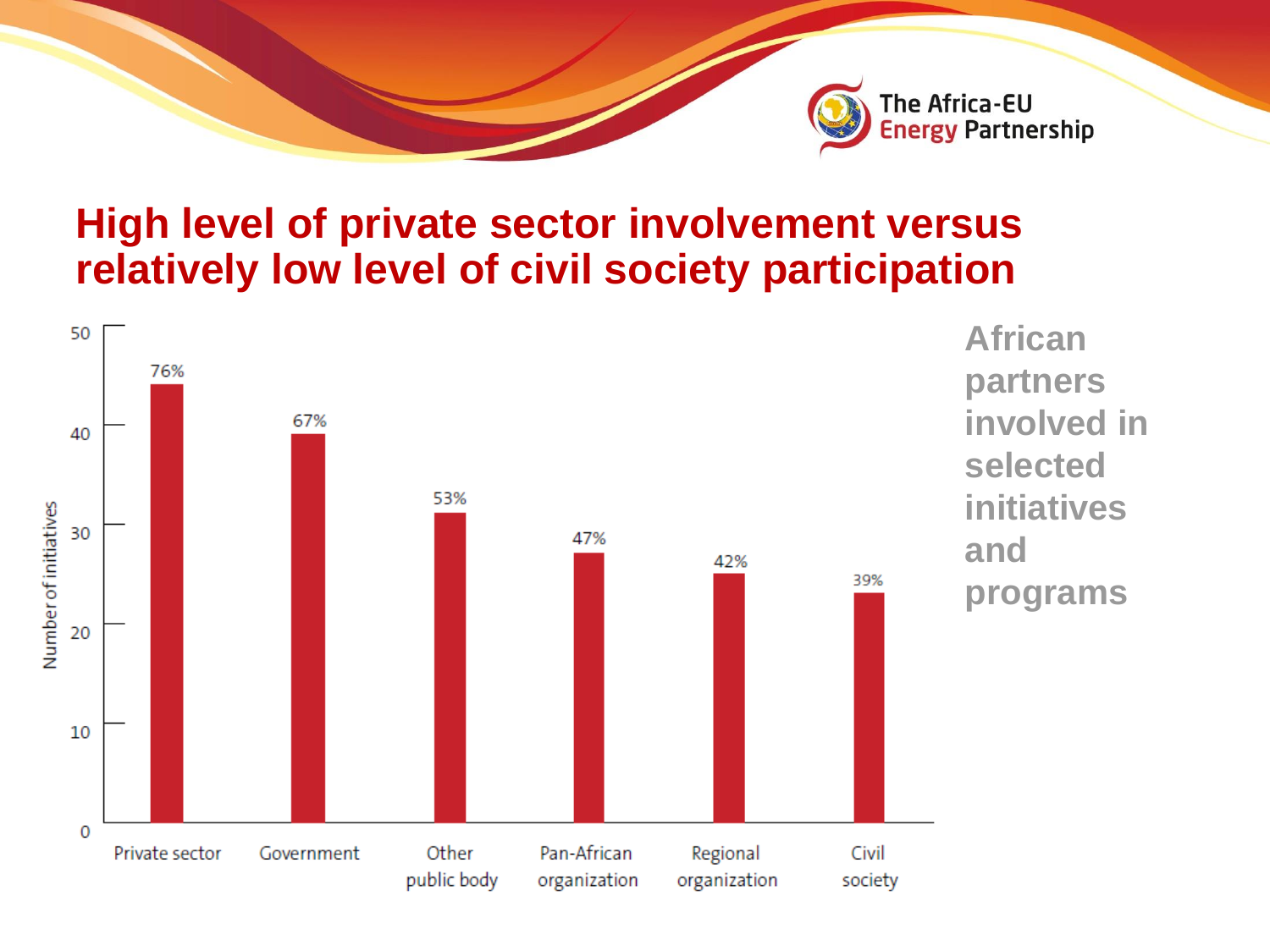

### **Scope for more programs on cooking energy**

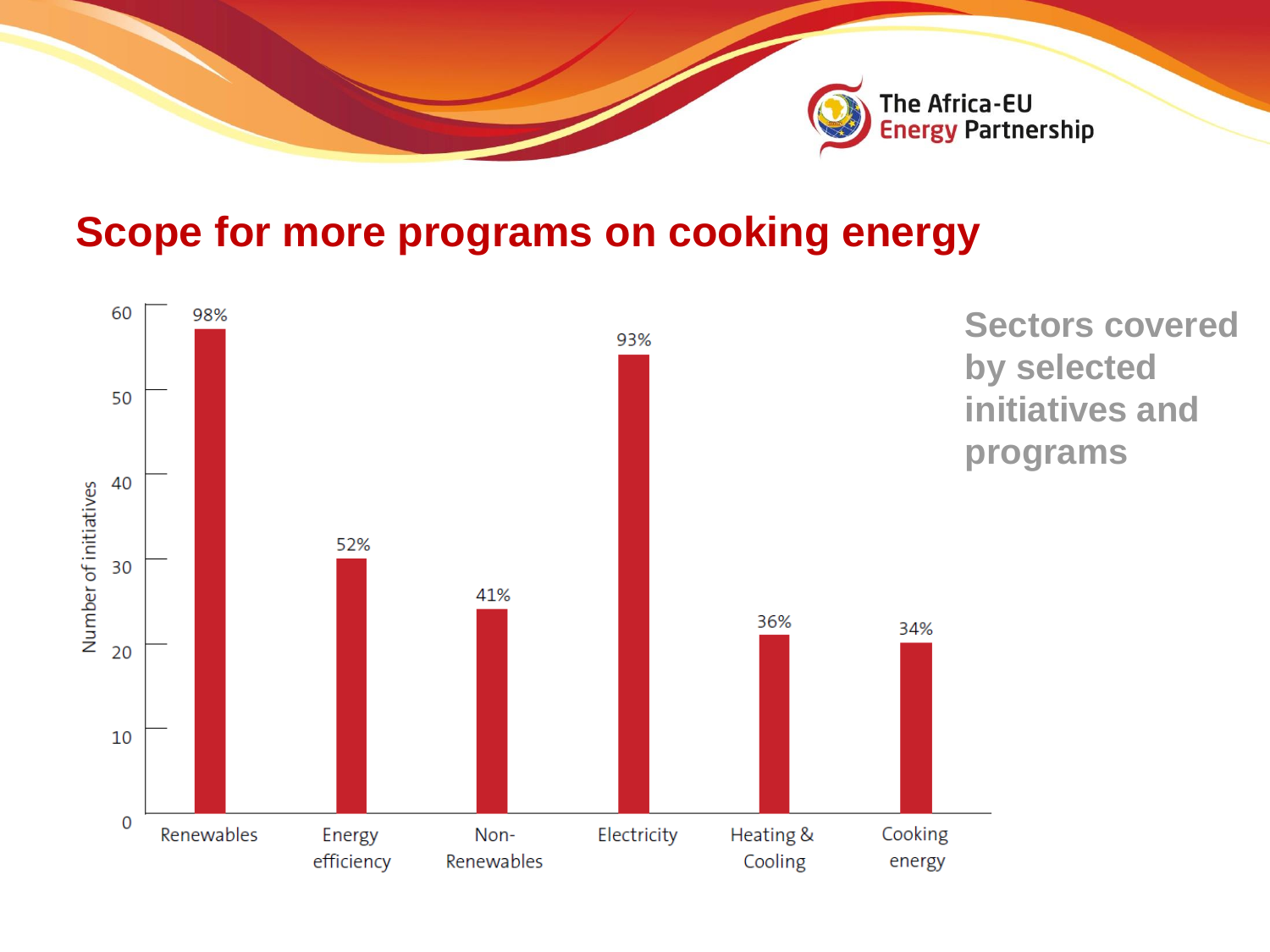

#### **Skill development is the least common type of technical assistance**

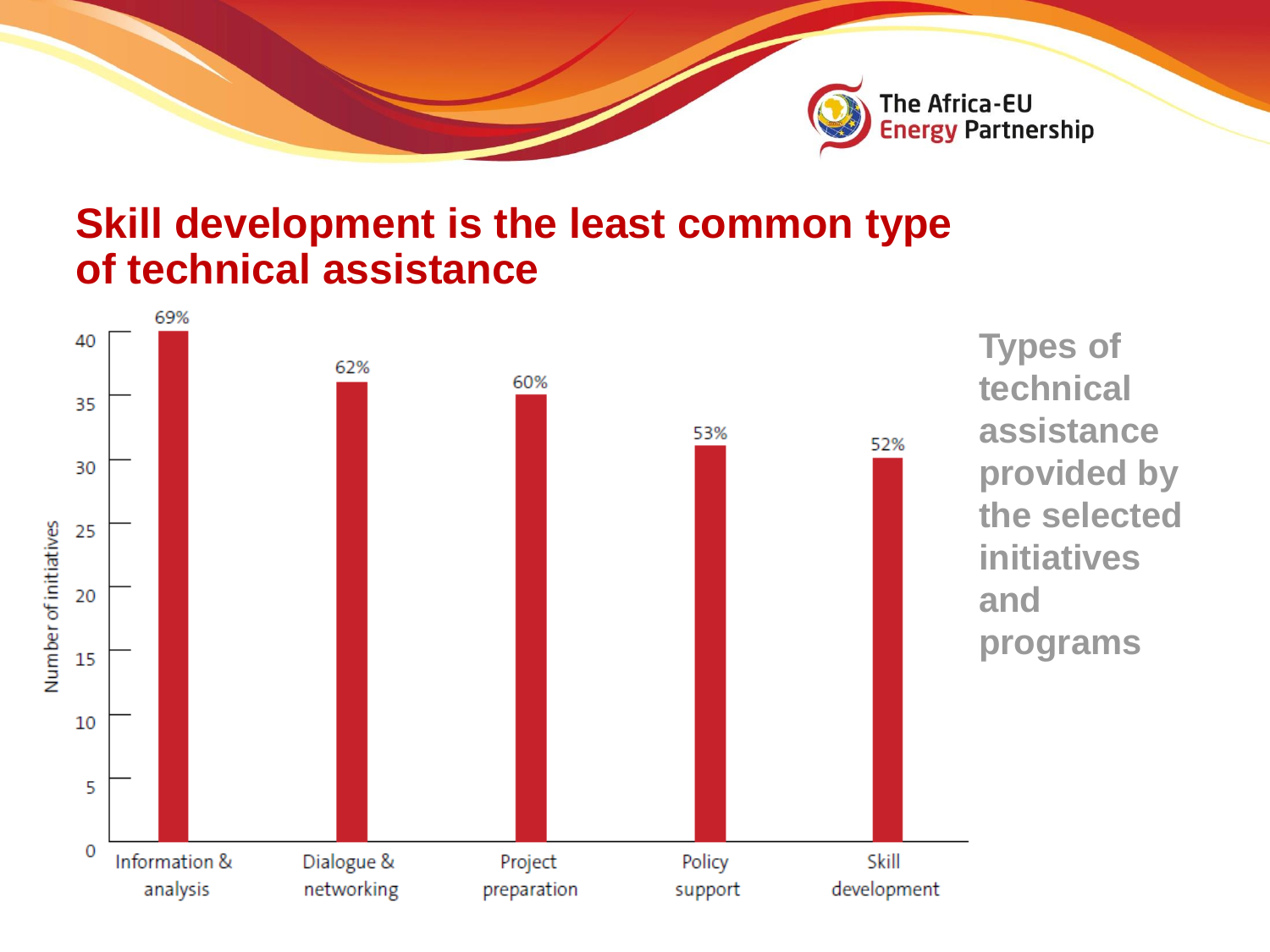

# **Consequences for African Energy Statistics**

- African Statistical Yearbook inadequate data on energy WHY?
- GTF 2015: Efforts must be redoubled to get back on track; particularly in countries with large access deficits and high energy consumption whose rate of progress carries substantial weight in the global aggregate;
- **time** triple current investment flows in order to achieve the necessary pace of progress; HOW?
- Synergy of the 58+ Energy partners **hence the mapping exercise**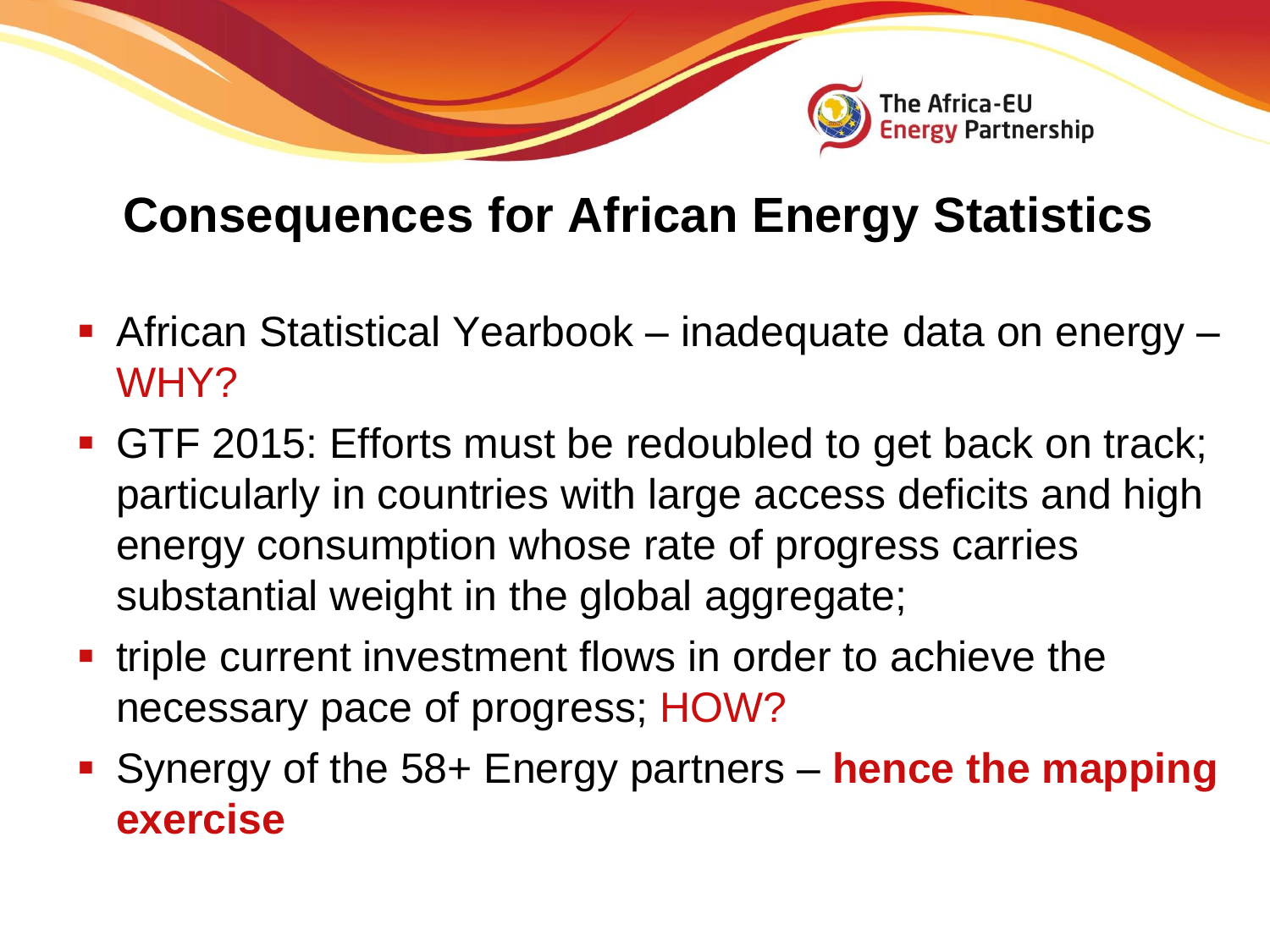

# **Suggested way forward**

- **Periodic updates of the Mapping of energy initiatives in** Africa through the SE4All Hub
- Develop and keep a systematic updated Database of all actors and initiatives in the energy sector in Africa
- Ensuring coherence of energy initiatives in Africa
- Coordination of actors at continental level and feed back to regional and national levels where appropriate
- Linkage with SE4All Hub actions and other coordination efforts from other sectors
- Feed into other processes and international initiatives such as SE4ALL, AREI, PIDA, UN Agencies, G7, G20 and Others